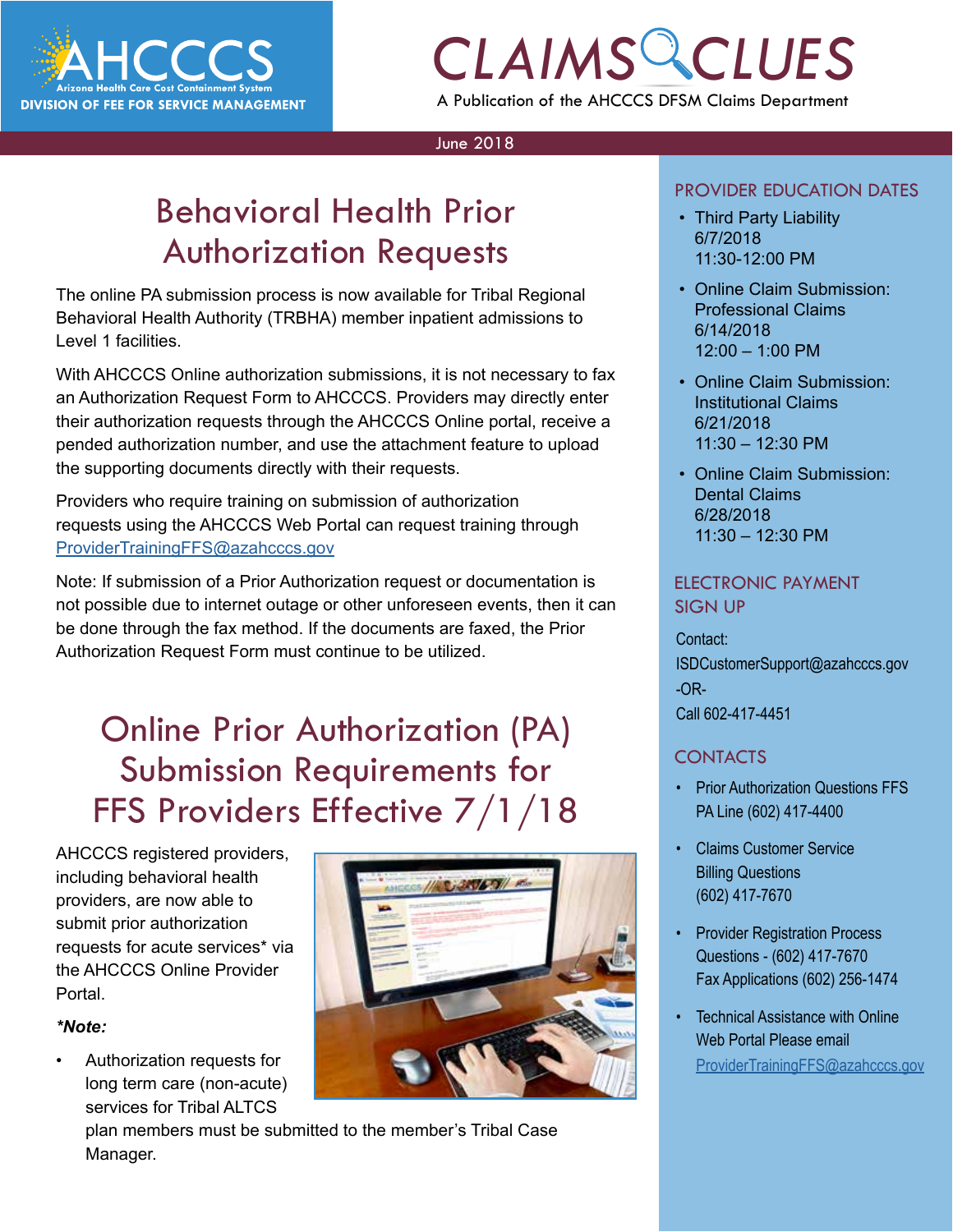## *CLAIMS CLUES* <sup>2</sup>

### Online Prior Authorization Continued

• Federal Emergency Services Plan (FESP) members: Online authorization submission does not apply. Do not submit online authorization requests. Please refer to the information in the FESP section at the end of this article for instructions and requirements.

Over the next two months, May and June 2018, AHCCCS is transitioning to an all online PA submission process (excluding exceptions noted above). Providers who are not already submitting their PA requests online should begin submitting their requests online at this time. Provider training on the online submission process will be held in May and June, 2018. For additional information, please email [ProviderTrainingFFS@azahcccs.gov.](mailto:ProviderTrainingFFS%40azahcccs.gov?subject=Online%20Prior%20Authorization)

Effective 7/1/18, AHCCCS registered providers will be expected to submit their PA requests online via the AHCCCS Online Provider Portal. Providers who submit their authorization requests online will automatically receive a pended authorization number that will serve as verification of receipt of the request,

and allow them to check the status of their request via the online portal. Providers are also able to attach their clinical documentation directly to their online request, so faxing requests is no longer necessary.

Providers who continue to submit PA requests via fax after 7/1/18 will receive a notification on their return fax indicating that their request should be submitted online.

**Note:** If submission of a Prior Authorization request or documentation is not possible due to internet outage or other unforeseen events, then it can be done through the fax method. If the documents are faxed, the Prior Authorization Request Form must continue to be utilized.

Effective 8/1/18, PA staff will discontinue faxing responses to fax authorization submissions. Providers should use the online system to submit and verify status of authorizations submitted. PA staff will direct callers seeking authorization status to the online system for status verification.

### Federal Emergency Services Plan (FESP) Member Prior Authorization Requirements

Providers should not submit and/or should discontinue submission of routine PA requests for Federal Emergency Services Plan (FESP) members. Emergency services provided to FESP members do not require prior authorization. Providers should continue to submit Initial Dialysis Case Creation forms for enrollment of FESP members with end stage renal disease (ESRD) who require dialysis three times

per week or more, via fax, as specified on the Initial Dialysis Case Creation form.

Providers who request verification that there is no FESP prior authorization requirement can access this information by viewing [FESP policy information.](https://www.azahcccs.gov/shared/Downloads/MedicalPolicyManual/Chap1100.pdf) PA staff will discontinue faxing responses to routine PA requests for FESP members, effective 5/1/18.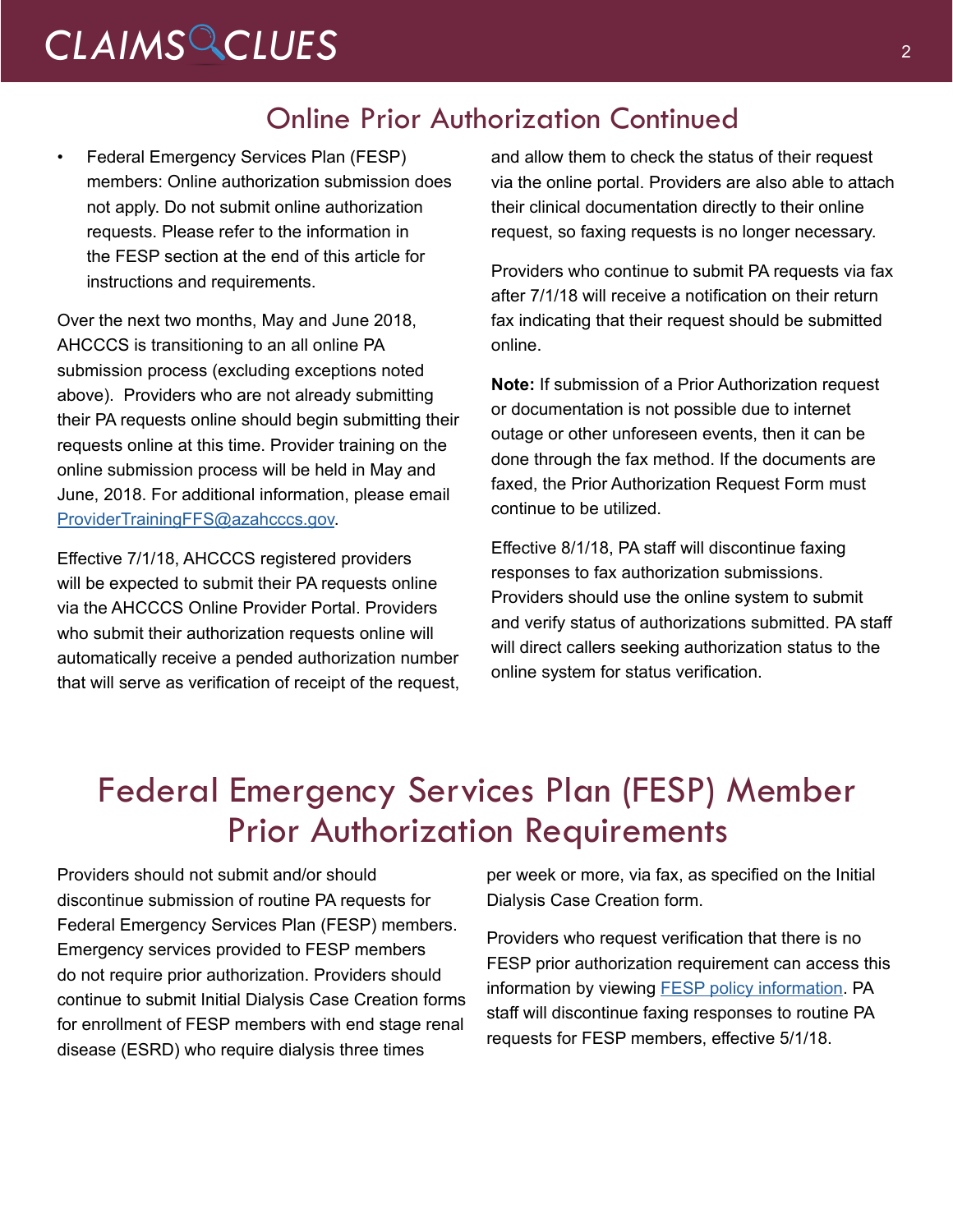# CLAIMS CLUES<sup>3</sup>

### Medical Authorization Reminders

#### **General Reminders**

- **Effective May 01, 2018** the FFS prior authorization area will no longer send responses to FES authorization requests. Providers seeking to verify current FES authorization requirements can view this information on the [FFS Prior](https://www.azahcccs.gov/PlansProviders/FeeForServiceHealthPlans/PriorAuthorization/requirements.html)  [Authorization web page.](https://www.azahcccs.gov/PlansProviders/FeeForServiceHealthPlans/PriorAuthorization/requirements.html)
- **Effective August 1, 2018** the FFS prior authorization area will no longer send fax responses to faxed authorization requests. Providers should use the online system to submit and verify status of authorizations submitted.
- Authorization requests submitted podiatrists require submission of documentation indicating who the referring PCP is. A podiatrist cannot self refer a patient to themselves or another DPM.
- Hospitals submitting authorization requests for inpatient admissions must determine whether they will be billing a behavioral health principle diagnosis or a physical health principle diagnosis on their claim. The authorization entered online should be submitted with billing codes that are appropriate for the behavioral or physical health service that will be billed. Revenue billing codes are used to authorize behavioral health hospital admissions, and DRG is used for medical hospital admissions.

#### Web Portal

- Multiple clinical documents uploaded using the Web Portal Attachment feature should be uploaded as a single file.
- All hospital admission notifications and/or authorization requests for hospital admissions must be accompanied by the facility's face sheet verifying the member's admitting diagnosis, and the history and physical document for the admission.

• Hospital authorizations pended for a discharge date should be updated online by facilities.

Facility providers must attach the discharge summary using the web portal attachment feature.



- Hospitals should use the appropriate physical health or behavioral health diagnosis when requesting authorizations for inpatient admissions. The claim billed by the facility must match the authorized dates and accommodation type indicated on the authorization. The entire stay must be billed as either behavioral health or physical health. The provider can not bill both for the same admission. [More information related to](https://www.azahcccs.gov/PlansProviders/RatesAndBilling/ManagedCare/DRGbasedpayments.html)  [DRG billing.](https://www.azahcccs.gov/PlansProviders/RatesAndBilling/ManagedCare/DRGbasedpayments.html)
- The status of all prior authorization requests should be checked using the Web Portal. To manage the volume of incoming authorization calls the area receives, prior authorization staff will no longer provide authorization status or issue standard authorizations to callers.
- \*Urgent/Expedited medical requests should be submitted online with supporting documentation, **AND** a call must be made to the FFS Prior Authorization line to notify PA staff that an expedited request has been submitted.

\***Note:** Failure to submit requests in a timely manner and/or submission of requests on short notice does not constitute an urgent request. An urgent/expedited request can take up to three working days to review. Requests submitted as urgent that are determined not to be urgent in nature will be processed within standard timeframes.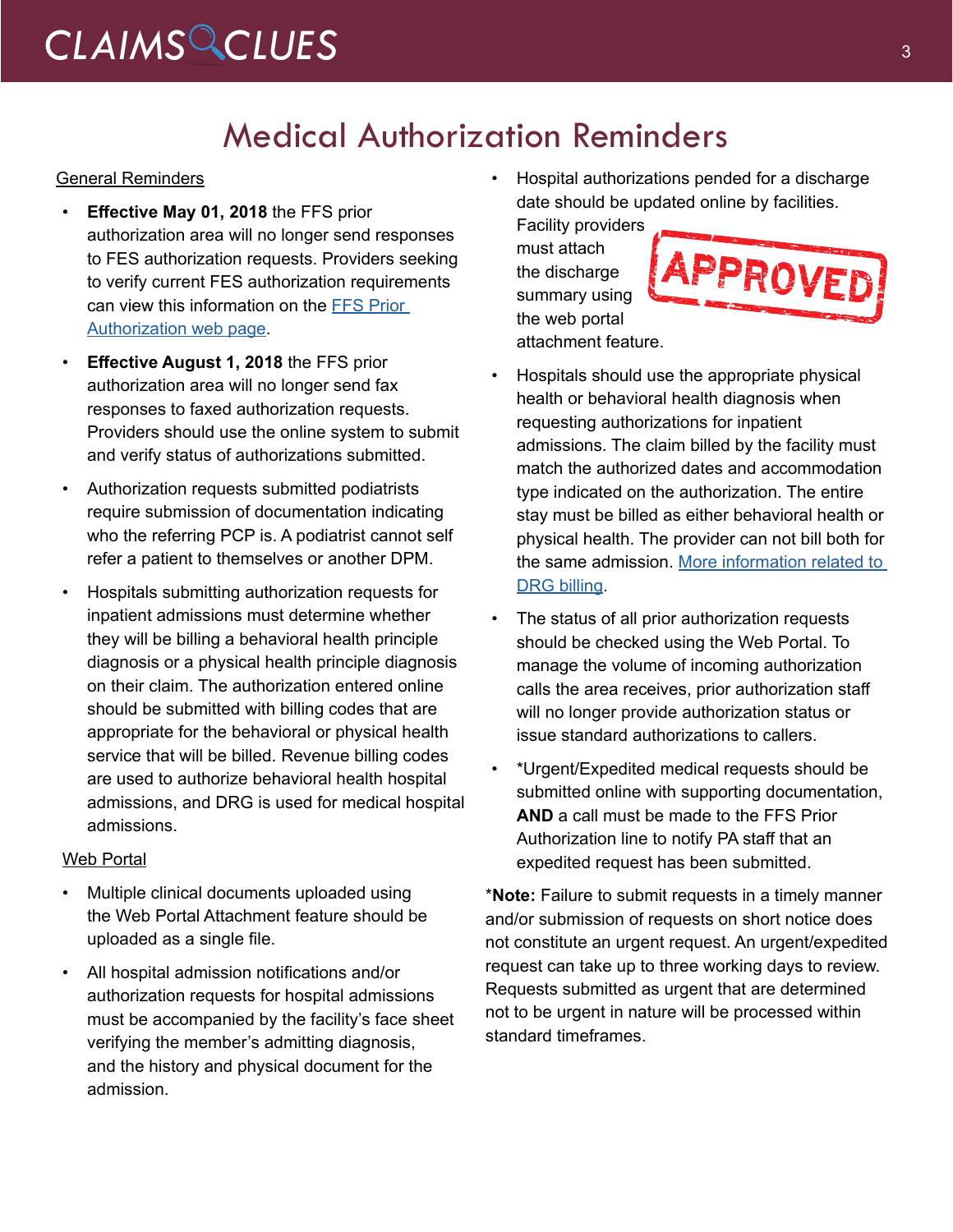# *CLAIMS CLUES* <sup>4</sup>

### The Updated AHCCCS Daily Trip Report is Now Available!

The Arizona Health Care Cost Containment System (AHCCCS) is pleased to announce that the **AHCCCS Daily Trip Report**, for use with **Non-Emergency Medical Transportation (NEMT) services**, has been updated.

**Effective July 15th, 2018, all NEMT providers will be required to use the updated version of the AHCCCS Daily Trip Report.** There will be a 60 day grace period beginning on May 15th, 2018 (when the trip reports were posted online) to allow providers to transition to the new version of the trip report.

After July 15th, 2018 claims submitted with the old version may be returned to the provider. This can result in claim denials.

The AHCCCS Daily Trip Report and instructions for filling out the AHCCCS Daily Trip Report are both available on the AHCCCS website in the following locations:

- Exhibit 14-1, in the Fee-For-Service Provider Billing [Manual](https://www.azahcccs.gov/PlansProviders/RatesAndBilling/FFS/providermanual.html);
- Exhibit 11-1, in the **IHS/Tribal Provider Billing** [Manual](https://www.azahcccs.gov/PlansProviders/RatesAndBilling/ProviderManuals/IHStribalbillingManual.html); and
- [On the NEMT Provider webpage](https://www.azahcccs.gov/PlansProviders/CurrentProviders/NEMTproviders.html)

The AHCCCS Daily Trip Report is available in both PDF and Excel file formats.

• **NOTE:** The AHCCCS Daily Trip Report is available as an Excel file, however it may not be altered. The Excel file has been provided, per provider request, so that the additional information section may be expanded, if needed.

Providers **must** convert the Excel file to a PDF before submitting back to AHCCCS.



Any non-emergency transportation claim submitted without the AHCCCS Daily Trip Report will be denied.

- Please note that different versions of the Daily Trip Report may *not* be used or submitted. The attachment in the billing manuals is the *only version* that may be submitted.
- Providers are not permitted to create their own versions of the Daily Trip Report for submission. **Only the AHCCCS approved Daily Trip Report can be used.**

The AHCCCS Daily Trip Report may be filled out in either blue or black ink.

The AHCCCS Daily Trip Report may be filled out on a tablet or another electronic device, so long as all federal and state requirements for the protection of member information are taken, including but not limited to HIPAA compliance and adherence to the AHCCCS Security Rule Compliance Summary Checklist (found in ACOM Policy 108, Attachment A).

If the AHCCCS Daily Trip Report is filled out electronically it may be submitted by printing it out and mailing it in, or electronically submitting it through the 275 provider portal as a PDF file.